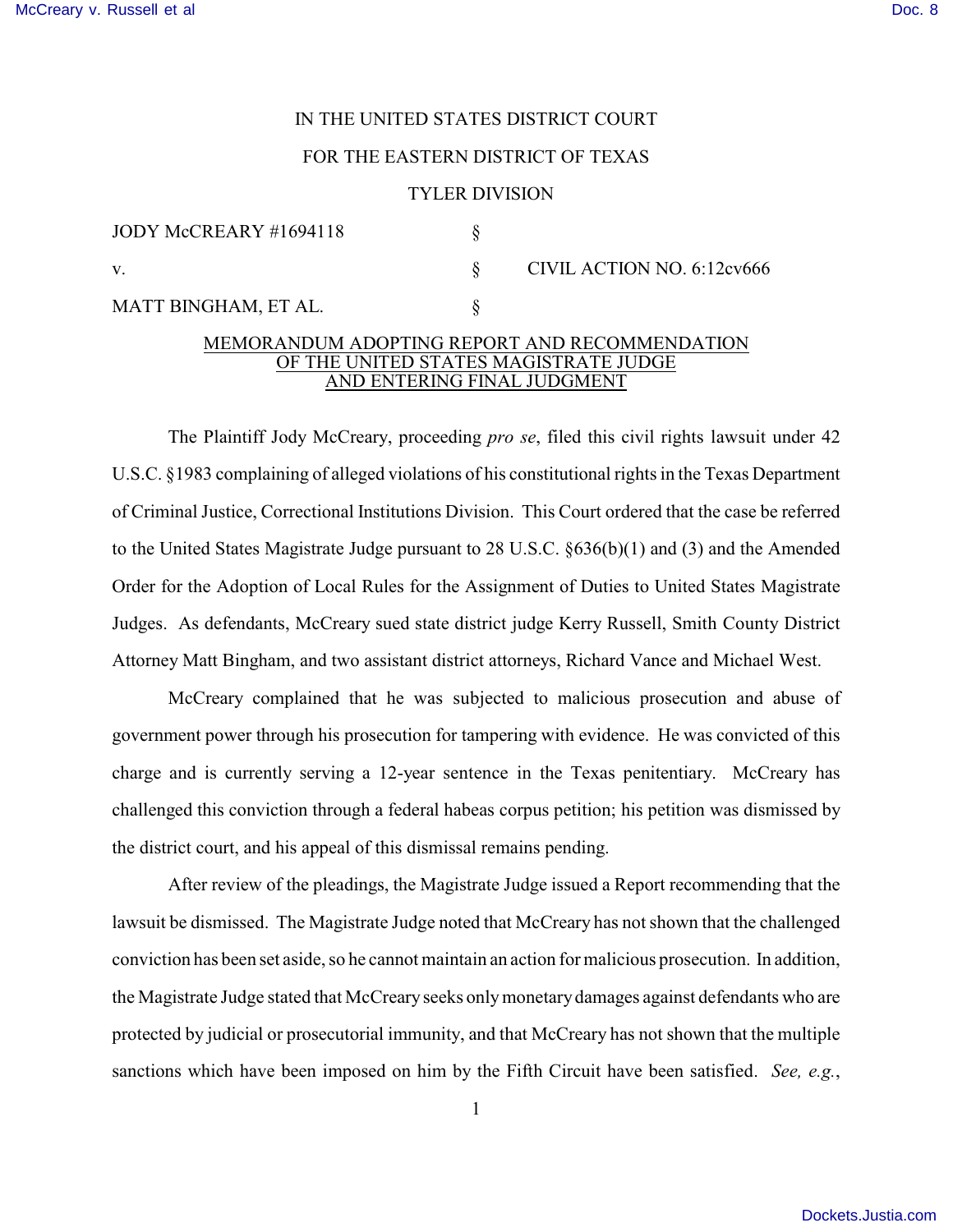McCreary v. Skeen, et al., slip op. no. 09-40708 (5th Cir., March 18, 2010). The Magistrate Judge thus recommended that the lawsuit be dismissed as frivolous and for failure to state a claim upon which relief may be granted, as well as for failure to show proof that the sanctions imposed by the Fifth Circuit have been satisfied.

McCreary filed objections to the Report on October 11, 2012. In his objections, McCreary says first that he was "never convicted and sentenced to 12 years" because Judge Russell "did not pronounce the sentence." Instead, McCreary argues that Judge Russell falsified court records, including the judgment of conviction, thus depriving him of equal protection. This objection is patently without merit.

Next, McCreary states that he is not suing Judge Russell for malicious prosecution, but for "abuse of government power" and "false imprisonment," and that as a result, he does not have to prove that his sentence has been set aside in order to seek relief under Section 1983. This objection lacks merit; McCreary must show that his conviction has been set aside in order to proceed on any claims which implicate the validity of his conviction or confinement. Heck v. Humphrey, 114 S.Ct. 2364, 2372 (1994). This objection is without merit.

Third, McCreary states that he is not seeking "monetary damages," he is seeking "tort damages." In his complaint, McCreary says that he is seeking "tort damages" of 32 million dollars for malicious prosecution and 32 million dollars for false imprisonment. These are monetary damages, which McCreary is seeking for the alleged torts of malicious prosecution and false imprisonment. This objection is without merit.

Finally, McCreary argues that Section 1983 lawsuits may be instituted to sue state employees who are abusing power which is possessed by state law to violate a person's constitutional rights. While this may be correct as an abstract principle of general law, it does not provide McCreary the power to sue defendants possessed of judicial or prosecutorial immunity, nor does it obviate the necessity for McCreary to show favorable termination of his criminal case even were the defendants not immune from suit. His objections are without merit.